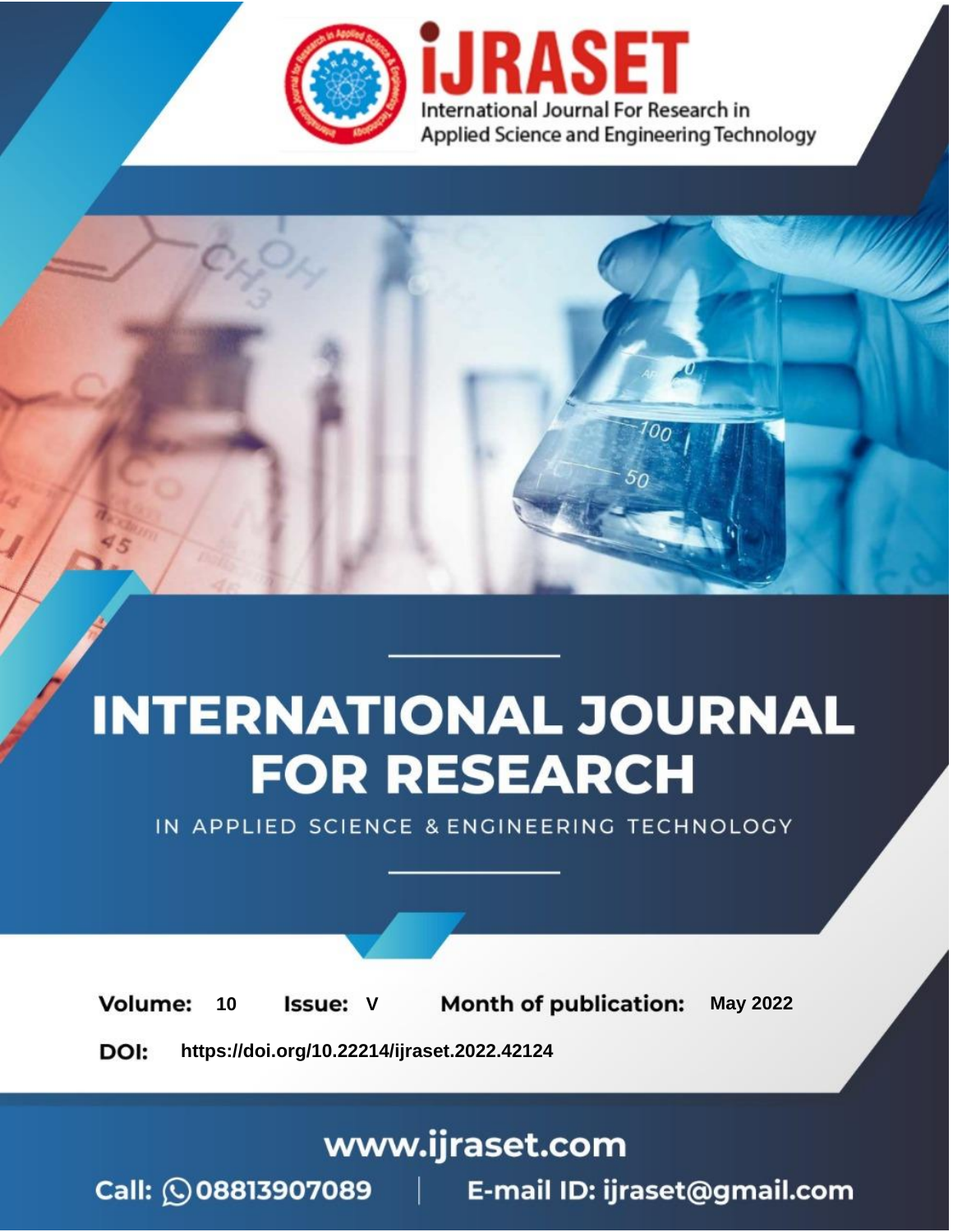### **Design of Wi-Fi Based Scrolling Digital Display with Voice Command Support by Google Assistant**

M. Venkatesh<sup>1</sup>, Jana Sandilya Srinivas<sup>2</sup>, Shavani Prakash Chavan<sup>3</sup> *1, 2, 3Electronics and communication engineering, Lovely Professional University*

*Abstract: The purpose of create this paperwork is that it represents the overall design of "Scrolling Digial Display" which has a capability to control the display over mobile phone using voice command. It also included various software like Adafruit MQTT and IFTTT and a platform for voice command we have to use Google assistant. If someone want to display message using Arduino, they can easily send by using this project. This paper deals with wireless board or a LED dot matrix display using any android phone using Wi-Fi module (Wireless fidelity basically it transfers message without using wire network or bulk machines. Schools, colleges, hospitals, traffic signal, Hotels, Railway station, Airport and various other places there is use of scrolling display to display the message at the receiver end and this tool kit can be programmed according to our need. Keywords: Adafruit, MQTT, IFTTT, LED dot matrix, Scrolling display, Wi-Fi module, VPA (Voice personal assistant).*

#### **I. INTRODUCTION**

In his project, we can display various messages such as day, time, date, temperature, weather forecasting, place, etc using scrolling display and by using various sensor to sense temperature or used as wireless electronic notice board in this school. When a user sends any message from android phone it is received to SIM loaded GSM modem the received end. But the user has to pay double charges for the normal SMS messages[4]. Therefore this is the main drawback of to generate display board using GSM to dot matrix scrolling display board, which will charge money for every single message. We have to type a text for example 'GOOD MORNING' we will type the text in mobile phone and using Wi-Fi module it will send to scrolling display and we have to use various other software like Adafruit MTT and IFTTT and at hardware part we have to use Arduino uno board, Fig.1 Node MCU (CH340), LED Matrix display, Female to female connector wires then the Arduino board is allied with the receiver message and ha will be send to the display board then the message send from Arduino will be filtered and displayed on the Dot Matrix scrolling display Fig.2 . We have seen various projects using LED matrix scrolling display where some of them have a hard code sentences burned into another simple code while others have enable the Bluetooth but we have took this concept to another level which size is around a TV remote, having much wider coverage area almost from anywhere in the world we can use this and much more convenient way of changing messages just say OK Google, here is no pain no gain and work is already done.



Fig.1. Represents NodeMCU

#### **II. RELATED WORK**

Normally use a simple LED display to convey the message, we have to change message for every few instances when we want to display large data. Now scrolling display are using pre-programmed controller hence we can make LED display in scrolling way MTT is a messaging protocol standardized by OASIS. It is integrated with lot-based systems and is referred as Message Queue Telemetry Transport which is basically a Client/Server messaging protocol comprising publi9sh subscribe approach. It is basically used for linking of remove devices due to its small code footprint and minimum network bandwidth requirement and hence proved to be a lightweight message transport protocol. A wide range of industries including oil and gas, telecom, automotive, manufacturing, etc. Today are using MQTT. MQTT protocol consists of 2 networks entities.1.is a message broker 2. Number of clients.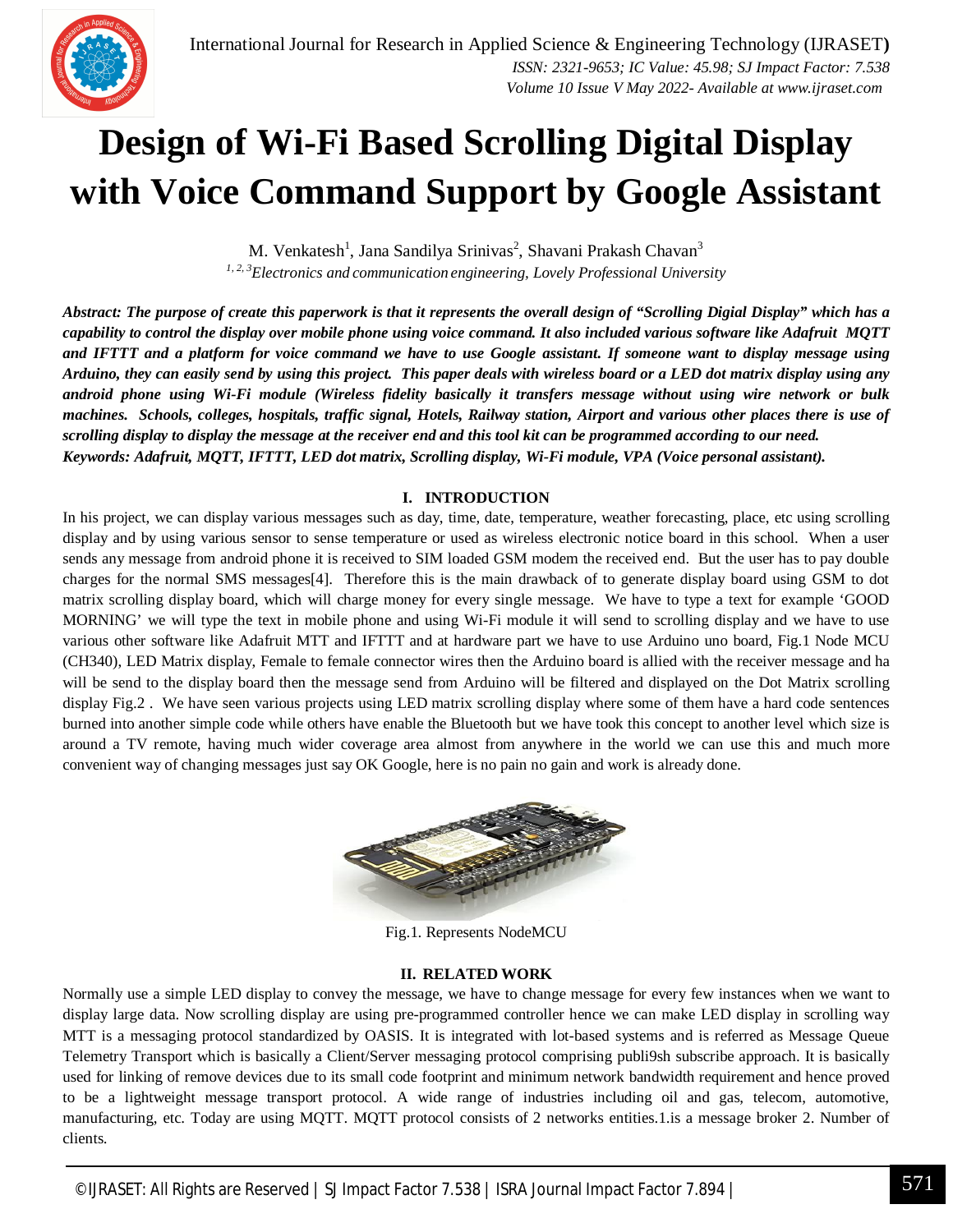

International Journal for Research in Applied Science & Engineering Technology (IJRASET**)**  *ISSN: 2321-9653; IC Value: 45.98; SJ Impact Factor: 7.538 Volume 10 Issue V May 2022- Available at www.ijraset.com*

An MQTT broker is a server that receives all messages from the clients and then routes the messages to the appropriate destination clients. An MQTT client is any devices (a microcontroller or a server) that run an MQTT library that connects to MQTT broker over a network.



Fig. 2. Represents Dot Matrix display

#### **III.APPLICATION AND FUTURE WORK**

- *1) Educational Institutions and Organizations:* Currently we are putting papers on notice boards to inform people of events. This method can be discarded by using GSM based LED display to display information in real time. E.g. Placement information, Cultural activities news, etc.
- *2) Advertisement:* In shopping mall we get to hear the offers on various products and related offers on various products from time to time. Instead we continuously display the information regarding the products and related offers on electronic display board.
- *3) Hotels:* To display the availability of food, order number, rooms, room rents etc.
- *4) Railway Station and Bus Stand:* Instead of announcing he delay in arrival of trains and buses we can display the information[2]

#### **IV.WORKING**

This will be a moving message display which can be used as the digital notice board this project uses two services one Adafruit MQTT and other ITTT to make it control through Google assistant from anywhere in the world. Adafruit MQTT allows to change the message from any internet connected advice globally. These gateways allow a faster and easy access to the lot world, and they are compatible with lot Services like (Microsoft Azure, Amazon AWS, IBM Cloud, Google Cloud. Etc) that support MQTT protocol. There we are using Fig.1 NodeMCU which will act like MQTT client and therefore it will constantly read message coming from adafruit MQTT broker. When we will make changes on server side, the same changes will be made on the client side also which is on our Node MCU board. To change our message on the MQTTT broker side by using Google assistant, we will be using one service called IFTTT. In IFTTT we are making an applet where will be connect two services first google assistance and Adafruit MTTT. Therefore we can successfully update every message on the adafruit broker side like shown in Fig. 3 with google assistant on any android phone[1].



Fig. 3: Represents System Workflow [7]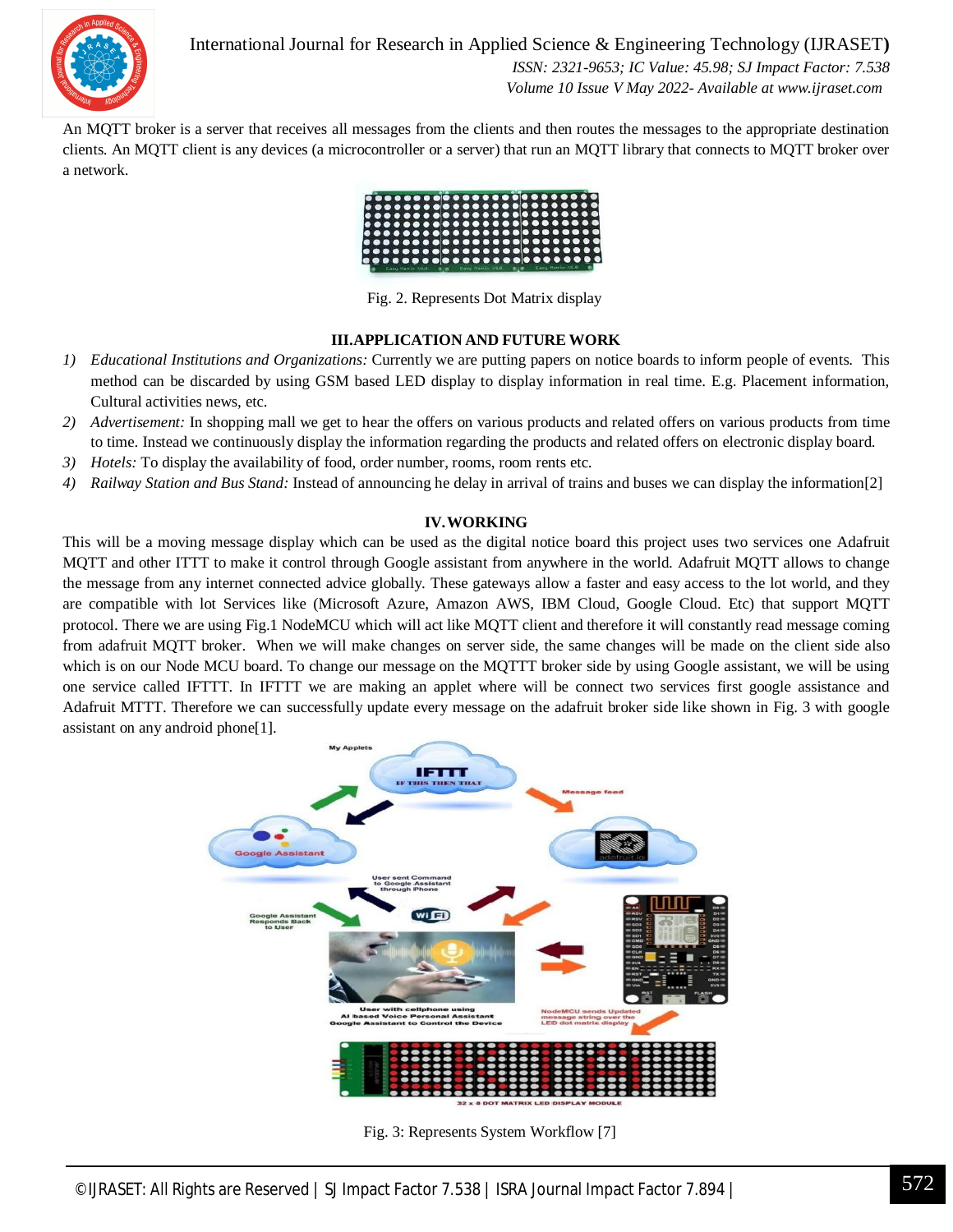International Journal for Research in Applied Science & Engineering Technology (IJRASET**)**



 *ISSN: 2321-9653; IC Value: 45.98; SJ Impact Factor: 7.538 Volume 10 Issue V May 2022- Available at www.ijraset.com*



Fig. 4: The Block diagram

#### **V. RESULT ANALYSIS**

For final result were obtained and observed on adafruit dashboard and as well as over hardware. For this project the inbuilt Google assistant and IFTTT needed to be installed in the user's android phone.

We have to visit "IO. Adafruit.com" and make an account and then login to the account here we will find default dashboard as welcome dashboard then go inside the dashboard and click on (+) sign and select the text block now enter the feed name here as message and click on create click and select this feed and on next step and choose the font size and click on create block button this is what we have to do an adafruit side[5].

Now to change the message with Google assistant we need to download app name IFTTT open it and go to sign in with Google we have to sign in through same account we have Google assistant and account which go to last section my applets click on  $(+)$  sign to create new applet and select Google assistant [5]and click on so say phrase click on comment select the Google account and now trigger commands to send message to adafruit brocket. And now click on that and select adafruit click on send data to and authorize this is what we have to do on server side[6]

In coding we have to change the name of router and password and we can add multiple name and passion so that router which is present will automatically get connected and are needed to provide adafruit account the credentials username and Active key.

#### **VI.CONCLUSION**

In this paper, it is evident that both software and hardware simulation of the project of displaying characters on a LED dot matrix. The system accepts the message, stores it, validates, and displays it on the LED Board. Led Board are used in Bus Station, Railway Station, shopping malls, General stores for displaying advertisement, educational institution, and organizations, managing traffic in smart cities and other public utility places. Now-a-days printing and photocopying is also reduced because of high cost, these electronic devices are one time investment, and the information can be delivered to a large number of people in a very short time. It provides faster transfer of information and are easy to install and maintain. It provides an efficient way of displaying message on Notice Board and the user can display his message by using Google assistant in his Android mobile.

#### **REFERENCES**

- [1] Namrata Mishra1 , Kalpesh Chaudhari2 , Swetaambari Aadmane3 Wireless Digital Notice Board using Wi-Fi. International Journal of Engineering Science And computing(IJESC)2019.
- [2] R.Ranadheer Reddy[1], N Prashanth[2], G. Indira[3], M Sharada[4 Electronic Scrolling Display Using Arduino Board. International Journal of Engineering Research in Electrical and Electronic Engineering (IJEREEE) 2018.
- [3] Deepti Rawat1 , Gunjan Aggarwal2 , Dinesh Kumar Yadav3 , S.K. Mahajan LED Matrix Scrolling using ATmega32 microcontroller. International Journal of Advance Research in Science and Engineering(IJARSE), Vol.No.07, Special Issue No.05,2018
- [4] Md. Eftekhar Alam1, M.A.Kader2, Shamima Akter Proma3, Sanchita Sharma4. Development of a Voice and SMS Controlled Dot Matrix Display Based Smart Noticing System with RF Transceiver and GSM Modem. International Conference of Computer and Information Technology(ICCIT)2018.
- [5] J.Lurdhumary 1 , Abisha.M2 , Asha.T.K3 , Francima.C4 Digital Notice Board Based on IOT. International Journal of Innovative Research in Technology(IJIRT)2021.
- [6] Akshada Kate3, Ankita Kharat4, Madiha A. Khan5, Mudra Yeole6 Notice Board Using LED Matrix Display. International Research Journal of Engineering and Technology(IRJET)2020.
- [7] Ms. Ekta1, Dr. Vivek Kumar2, Mr. Sandeep3 Design and Implementation of IoT based Smart Controlling Application for LED Scrolling Text Display with Integration of Google Assistant. International Research Journal of Engineering and Technology (IRJET)2020.